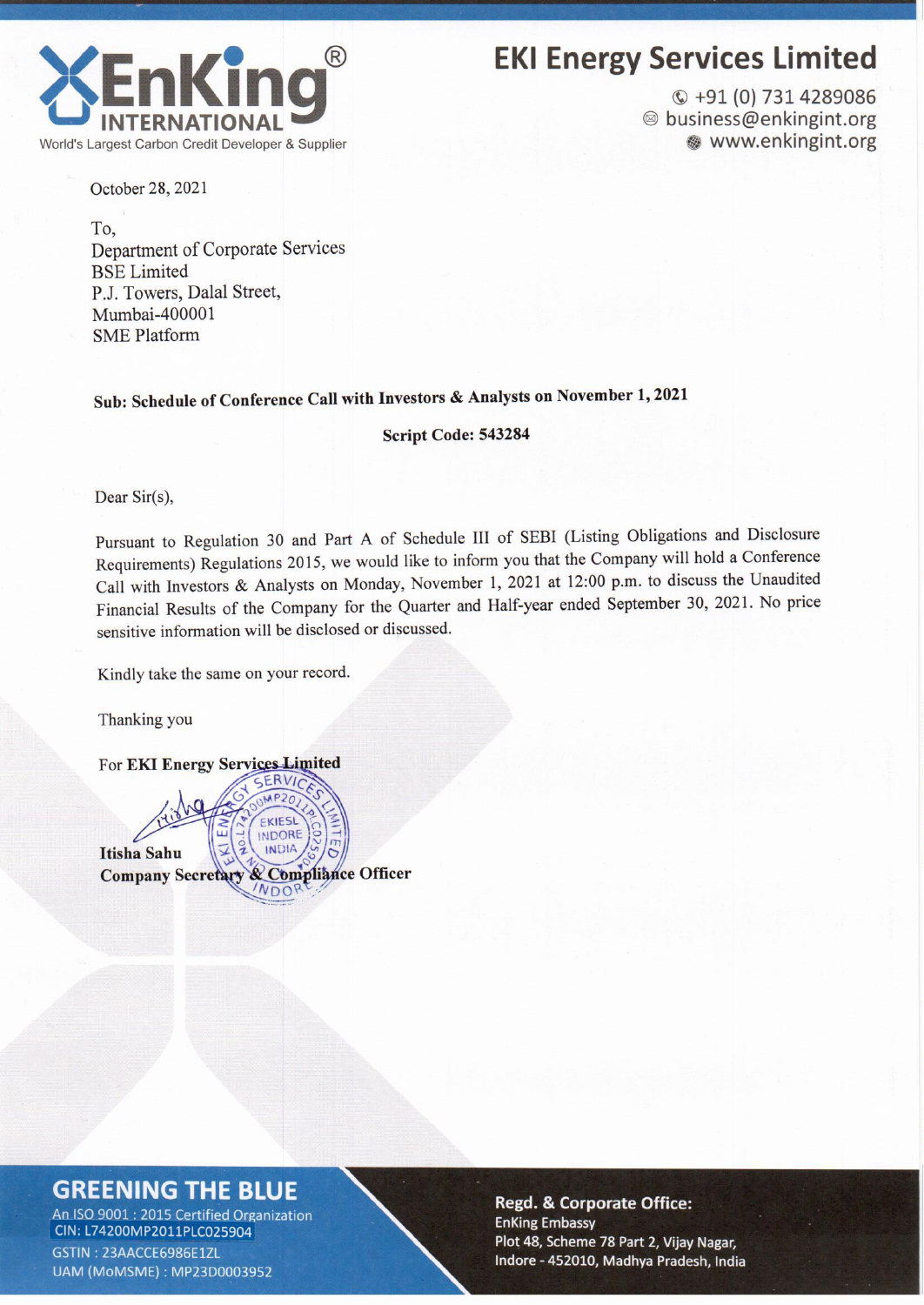

# **INVITATION**

We cordially invite you to the Q2FY22 Earnings Call of

# **EKI ENERGY SERVICES LIMITED**

To discuss **COMPANY'S** OPERATIONAL **& FINANCIAL PERFORMANCE** 

**Represented by:** Mr. Manish Dabkara | Chairman & MD Mr. Mohit Agarwal | CFO



Monday, November 1, 2021



## 12:00 pm (IST) onwards

**BSE Symbol - EKI | 543284** Sector: Environment and Net Zero | Mkt Cap: Rs 1,914.41 Cr., CMP: Rs 2.785 as on 26/10/21

## **R.S.V.P**

Niraj Biyani: niraj.b@hemsecurities.com +91 77009 24411 Heena Kapupara: heena.k@hemsecurities.com +91 89769 61772 Ajay Tambhale: ekienergy@churchgatepartners.com +91 22 6169 5988